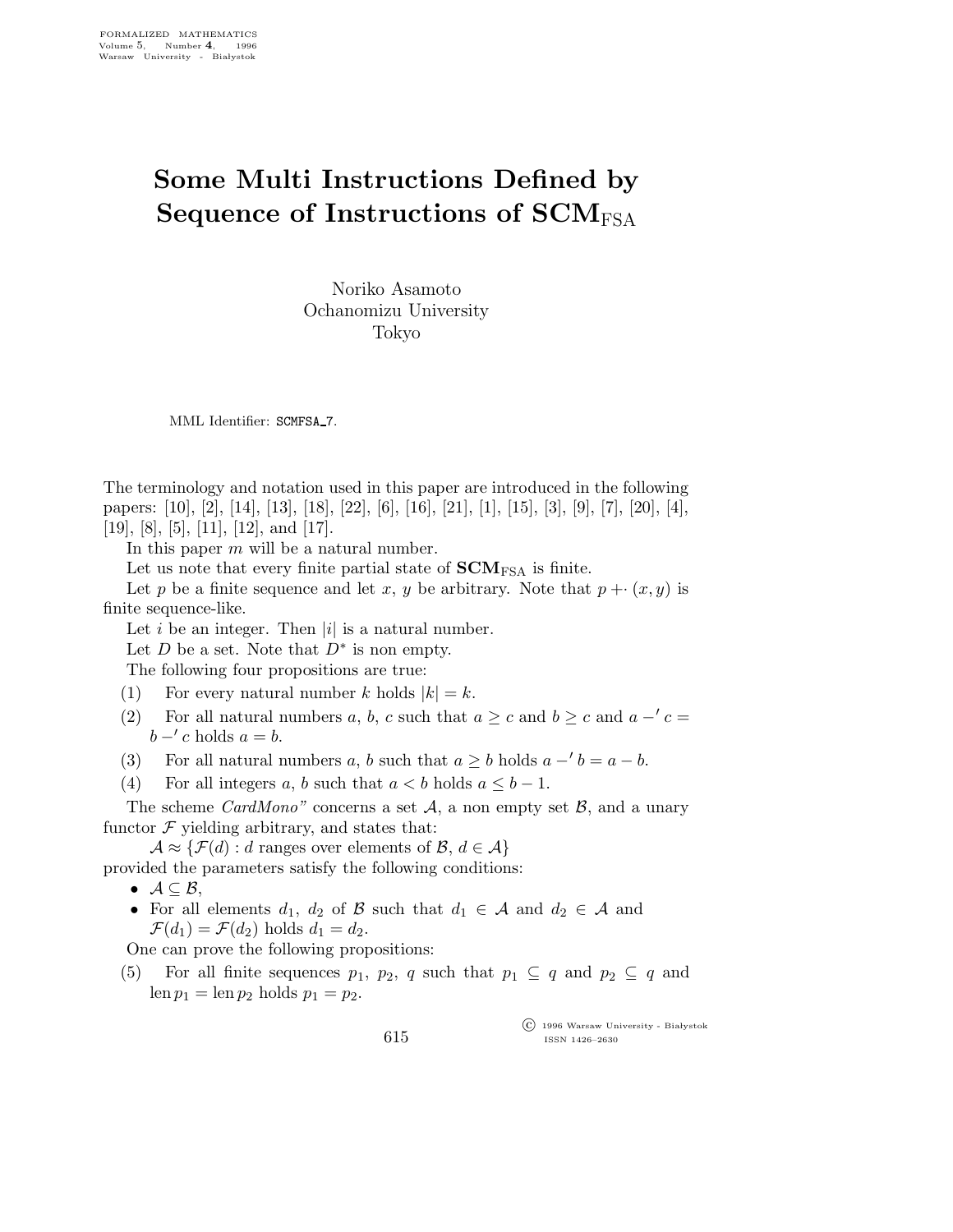- (6) For all finite sequences p, q such that  $p \cap q = p$  holds  $q = \varepsilon$ .
- (7) For every finite sequence p and for arbitrary x holds  $\text{len}(p \cap \langle x \rangle) =$ len  $p + 1$ .
- (8) For all finite sequences p, q such that  $p \subseteq q$  holds len  $p \leq \text{len } q$ .
- (9) For all finite sequences  $p, q$  and for every natural number i such that  $1 \leq i$  and  $i \leq \text{len } p \text{ holds } (p \cap q)(i) = p(i).$
- (10) For all finite sequences p, q and for every natural number i such that  $1 \leq i$  and  $i \leq \text{len } q$  holds  $(p \cap q)(\text{len } p + i) = q(i)$ .
- (11) For every finite sequence p and for every natural number i holds  $i \in$ dom p iff  $1 \leq i$  and  $i \leq \ln p$ .
- (12) For every finite sequence p such that  $p \neq \varepsilon$  holds len  $p \in \text{dom } p$ .
- (13) For every set D holds  $F$ lat $(\varepsilon_{D^*}) = \varepsilon_D$ .
- (14) For every set D and for all finite sequences  $F, G$  of elements of  $D^*$  holds  $\text{Flat}(F \cap G) = \text{Flat}(F) \cap \text{Flat}(G).$
- (15) For every set D and for all elements p, q of  $D^*$  holds  $F$ lat $(\langle p, q \rangle) = p^{\frown} q$ .
- (16) For every set D and for all elements p, q, r of  $D^*$  holds  $Flat(\langle p, q, q \rangle)$  $r\rangle) = p \cap q \cap r.$
- (17) Let D be a non empty set and let p, q be finite sequences of elements of D. If  $p \subseteq q$ , then there exists a finite sequence p' of elements of D such that  $p \cap p' = q$ .
- (18) Let D be a non empty set, and let p, q be finite sequences of elements of D, and let i be a natural number. If  $p \subseteq q$  and  $1 \leq i$  and  $i \leq \text{len } p$ , then  $q(i) = p(i)$ .
- (19) For every set D and for all finite sequences  $F, G$  of elements of  $D^*$  such that  $F \subseteq G$  holds  $\text{Flat}(F) \subseteq \text{Flat}(G)$ .
- (20) For every finite sequence p holds  $p \restriction \text{Seg } 0 = \varepsilon$ .
- (21) For all finite sequences f, g holds  $f \restriction \text{Seg\,0} = g \restriction \text{Seg\,0}$ .
- (22) For every non empty set D and for every element x of D holds  $\langle x \rangle$  is a finite sequence of elements of D.
- (23) Let D be a set and let p, q be finite sequences of elements of D. Then  $p \nightharpoonup q$  is a finite sequence of elements of D.

Let f be a finite sequence of elements of the instructions of  $SCM<sub>FSA</sub>$ . The functor  $Load(f)$  yielding a finite partial state of  $SCM<sub>FSA</sub>$  is defined by:

(Def. 1) dom Load(f) = {insloc(m-'1) :  $m \in$  dom f} and for every natural number k such that  $\text{insloc}(k) \in \text{dom } \text{Load}(f)$  holds  $(\text{Load}(f))(\text{insloc}(k)) =$  $\pi_{k+1}f$ .

The following propositions are true:

(24) Let f be a finite sequence of elements of the instructions of  $$ and let k be a natural number. Then dom  $\text{Load}(f) = \{\text{insloc}(m - 1) :$  $m \in \text{dom } f$ .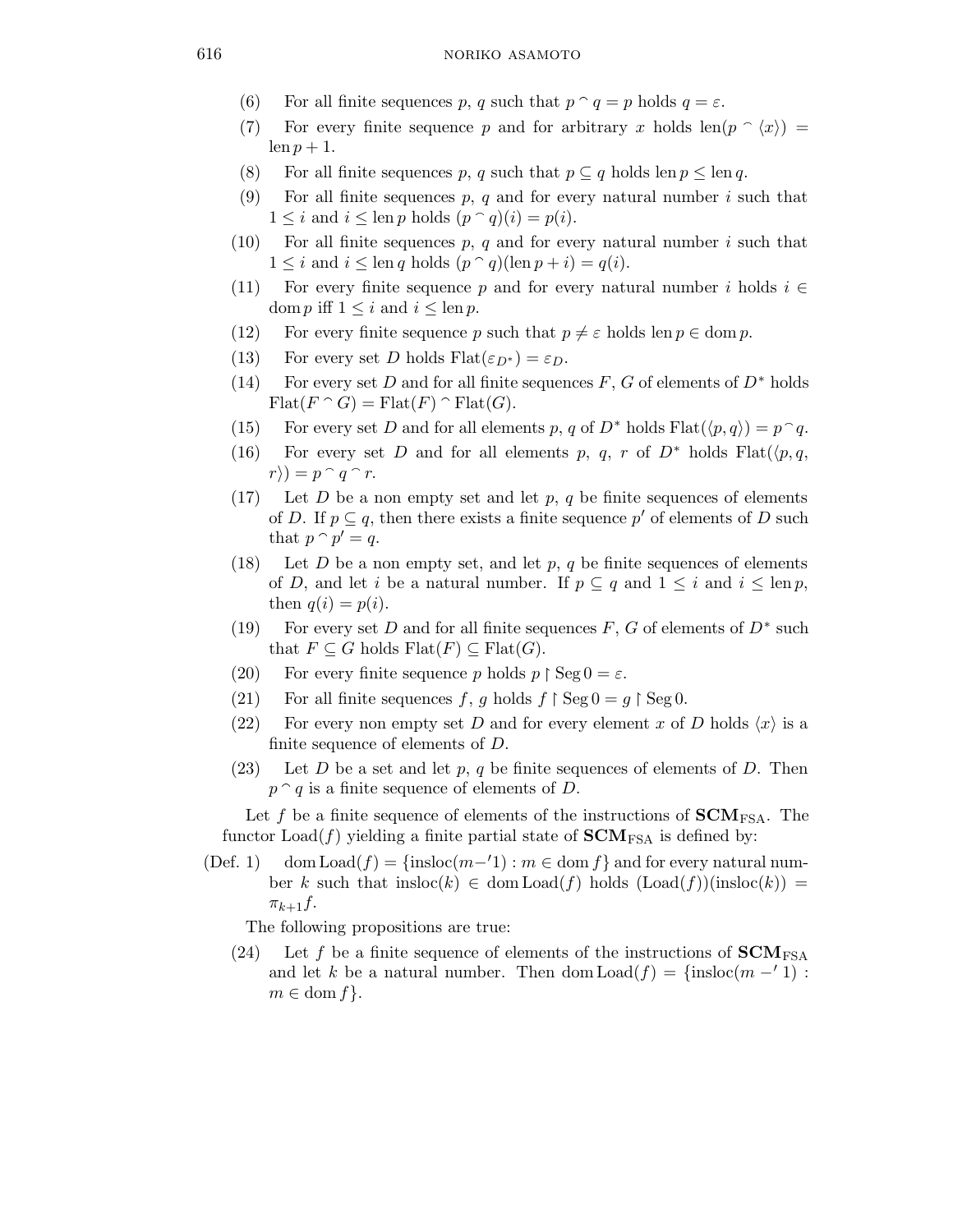- (25) For every finite sequence f of elements of the instructions of  $SCM<sub>FSA</sub>$ holds card  $\text{Load}(f) = \text{len } f$ .
- (26) Let p be a finite sequence of elements of the instructions of  $SCM<sub>FSA</sub>$ and let k be a natural number. Then  $\text{insloc}(k) \in \text{dom } \text{Load}(p)$  if and only if  $k + 1 \in \text{dom } p$ .
- (27) For all natural numbers k, n holds  $k < n$  iff  $0 < k + 1$  and  $k + 1 \leq n$ .
- (28) For all natural numbers k, n holds  $k < n$  iff  $1 \leq k+1$  and  $k+1 \leq n$ .
- (29) Let p be a finite sequence of elements of the instructions of  $SCM<sub>FSA</sub>$ and let k be a natural number. Then  $\text{insloc}(k) \in \text{dom } \text{Load}(p)$  if and only if  $k < \text{len } p$ .
- (30) For every non empty finite sequence  $f$  of elements of the instructions of  **holds**  $1 \in \text{dom } f$  **and**  $insloc(0) \in \text{dom } Load(f)$ **.**
- (31) For all finite sequences p, q of elements of the instructions of  $SCM<sub>FSA</sub>$ holds  $\text{Load}(p) \subseteq \text{Load}(p \cap q)$ .
- (32) For all finite sequences p, q of elements of the instructions of  $$ such that  $p \subseteq q$  holds  $\text{Load}(p) \subseteq \text{Load}(q)$ .

Let a be an integer location and let k be an integer. The functor  $a:=k$  yields a finite partial state of  **and is defined as follows:** 

- (Def. 2) (i) There exists a natural number  $k_1$  such that  $k_1 + 1 = k$  and  $a:=k =$  $\text{Load}(\langle a:=\text{intloc}(0)\rangle \cap (k_1 \mapsto \text{AddTo}(a, \text{intloc}(0))) \cap \langle \text{halt}_{\text{SCM}_{\text{FSA}}}\rangle)$  if  $k >$ 0,
	- (ii) there exists a natural number  $k_1$  such that  $k_1 + k = 1$  and  $a:=k =$ Load( $\langle a:=\text{intloc}(0)\rangle^{\frown}(k_1 \mapsto \text{SubFrom}(a, \text{intloc}(0)))^{\frown}\langle \text{halt}_{\text{SCM}_{\text{FSA}}}\rangle)$ , otherwise.

Let a be an integer location and let k be an integer. The functor  $aSeq(a, k)$ yielding a finite sequence of elements of the instructions of  $\mathbf{SCM}_{\text{FSA}}$  is defined by:

- (Def. 3) (i) There exists a natural number  $k_1$  such that  $k_1 + 1 = k$  and  $aSeq(a, k) = \langle a:=intloc(0) \rangle \cap (k_1 \mapsto AddTo(a, intloc(0)))$  if  $k > 0$ ,
	- (ii) there exists a natural number  $k_1$  such that  $k_1 + k = 1$  and  $aSeq(a, k) =$  $\langle a:=\text{intloc}(0)\rangle \cap (k_1 \mapsto \text{SubFrom}(a, \text{intloc}(0))), \text{ otherwise.}$

One can prove the following proposition

(33) For every integer location a and for every integer k holds  $a:=k =$ Load( $(aSeq(a, k)) \cap \langle \mathbf{halt_{SCM_{FSA}}}\rangle$ ).

Let f be a finite sequence location and let  $p$  be a finite sequence of elements of  $\mathbb{Z}$ . The functor as Eq.  $(f, p)$  yields a finite sequence of elements of the instructions of  **and is defined by the condition (Def. 4).** 

(Def. 4) There exists a finite sequence  $p_3$  of elements of

(the instructions of  $\text{SCM}_{\text{FSA}}$ )<sup>\*</sup> such that

- (i)  $\operatorname{len} p_3 = \operatorname{len} p$ ,
- (ii) for every natural number k such that  $1 \leq k$  and  $k \leq \text{len } p$  there exists an integer i such that  $i = p(k)$  and  $p_3(k) = (\text{aSeq(intloc(1), k)})$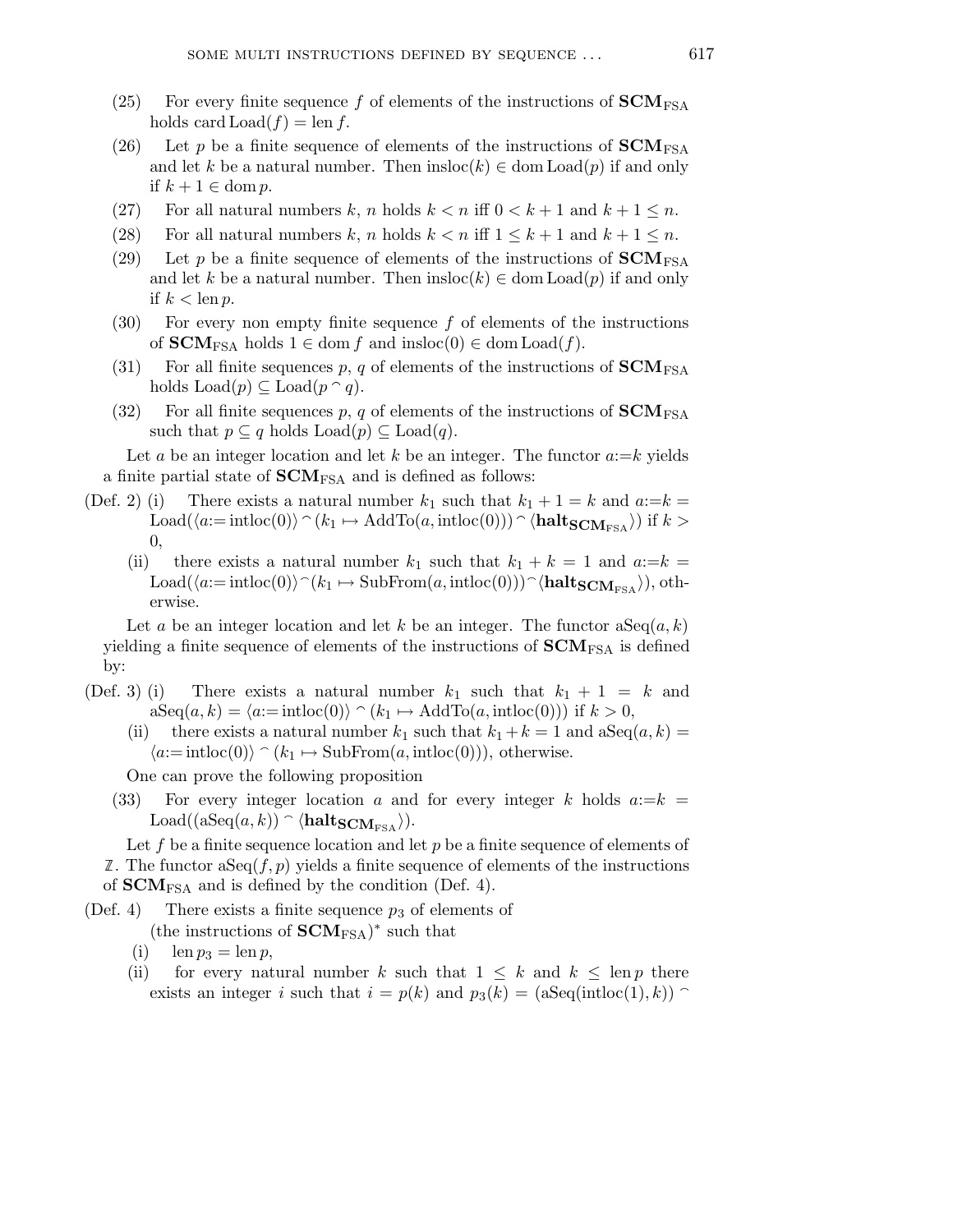$aSeq(intloc(2), i) \cap \langle f_{intloc(1)}:=intloc(2) \rangle$ , and

(iii)  $aSeq(f, p) = Flat(p_3).$ 

Let f be a finite sequence location and let  $p$  be a finite sequence of elements of *Z* The functor  $f:=p$  yielding a finite partial state of  $SCM_{FSA}$  is defined by:<br>(Def 5)  $f:=n = \text{Load}((aSeq(intloc(1) \text{ len } n)) \cap (f:-n) \cap (N) \cap sSeq(f,n) \cap$ 

(Def. 5) 
$$
f:=p = \text{Load}((\text{aSeq}(\text{intloc}(1), \text{len } p)) \cap \langle f:=\langle 0, \ldots, 0 \rangle \rangle \cap \text{aSeq}(f, p) \cap \text{intloc}(1)
$$

 $\langle \textbf{halt}_{\textbf{SCM}_{\text{FSA}}}\rangle).$ 

Next we state several propositions:

- (34) For every integer location a holds  $a:=1 = \text{Load}(\langle a:= \text{intloc}(0) \rangle$  $\langle \textbf{halt}_{\textbf{SCM}_{\text{FSA}}}\rangle$ ).
- (35) For every integer location a holds  $a:=0 = \text{Load}(\langle a:= \text{intloc}(0) \rangle$  $\langle \text{SubFrom}(a, \text{intloc}(0)) \rangle \cap \langle \text{halt}_{\text{SCM}_{\text{FSA}} \rangle$ .
- (36) Let s be a state of **. Suppose**  $s(intloc(0)) = 1$ **. Let**  $c_0$  **be a nat**ural number. Suppose  $IC_s = insloc(c_0)$ . Let a be an integer location and let k be an integer. Suppose  $a \neq \text{intloc}(0)$  and for every natural number c such that  $c \in \text{dom } \text{aSeq}(a, k)$  holds  $(\text{aSeq}(a, k))(c) = s(\text{inside}((c_0+c)-1)).$ Then
	- (i) for every natural number i such that  $i \leq \text{len aSeq}(a, k)$  holds  $IC_{(Computation(s))(i)} = insloc(c_0 + i)$  and for every integer location b such that  $b \neq a$  holds  $(Computation(s))(i)(b) = s(b)$  and for every finite sequence location f holds  $(Computation(s))(i)(f) = s(f)$ , and
	- (ii)  $(\text{Computation}(s))(\text{len aSeq}(a, k))(a) = k.$
- (37) Let s be a state of  $SCM_{FSA}$ . Suppose  $IC_s$  = insloc(0) and  $s(intloc(0)) = 1$ . Let a be an integer location and let k be an integer. Suppose Load(aSeq(a, k))  $\subseteq$  s and  $a \neq \text{intloc}(0)$ . Then
	- (i) for every natural number i such that  $i \leq \text{len aSeq}(a, k)$  holds  $$  $b \neq a$  holds  $(Computation(s))(i)(b) = s(b)$  and for every finite sequence location f holds  $(Computation(s))(i)(f) = s(f)$ , and
	- (ii)  $(\text{Computation}(s))(\text{len aSeq}(a, k))(a) = k.$
- (38) Let s be a state of **SCM**<sub>FSA</sub>. Suppose  $IC_s$  = insloc(0) and  $s(intloc(0)) = 1$ . Let a be an integer location and let k be an integer. Suppose  $a:=k\subseteq s$  and  $a\neq \text{intloc}(0)$ . Then
	- $(i)$  s is halting,
	- (ii)  $(Result(s))(a) = k,$
	- (iii) for every integer location b such that  $b \neq a$  holds  $(Result(s))(b) = s(b)$ , and
	- (iv) for every finite sequence location f holds  $(Result(s))(f) = s(f)$ .
- (39) Let s be a state of  $SCM_{FSA}$ . Suppose  $IC_s$  = insloc(0) and  $s(intloc(0)) = 1$ . Let f be a finite sequence location and let p be a finite sequence of elements of  $\mathbb Z$ . Suppose  $f:=p\subset s$ . Then
	- $(i)$  s is halting,
	- (ii)  $(Result(s))(f) = p$ ,